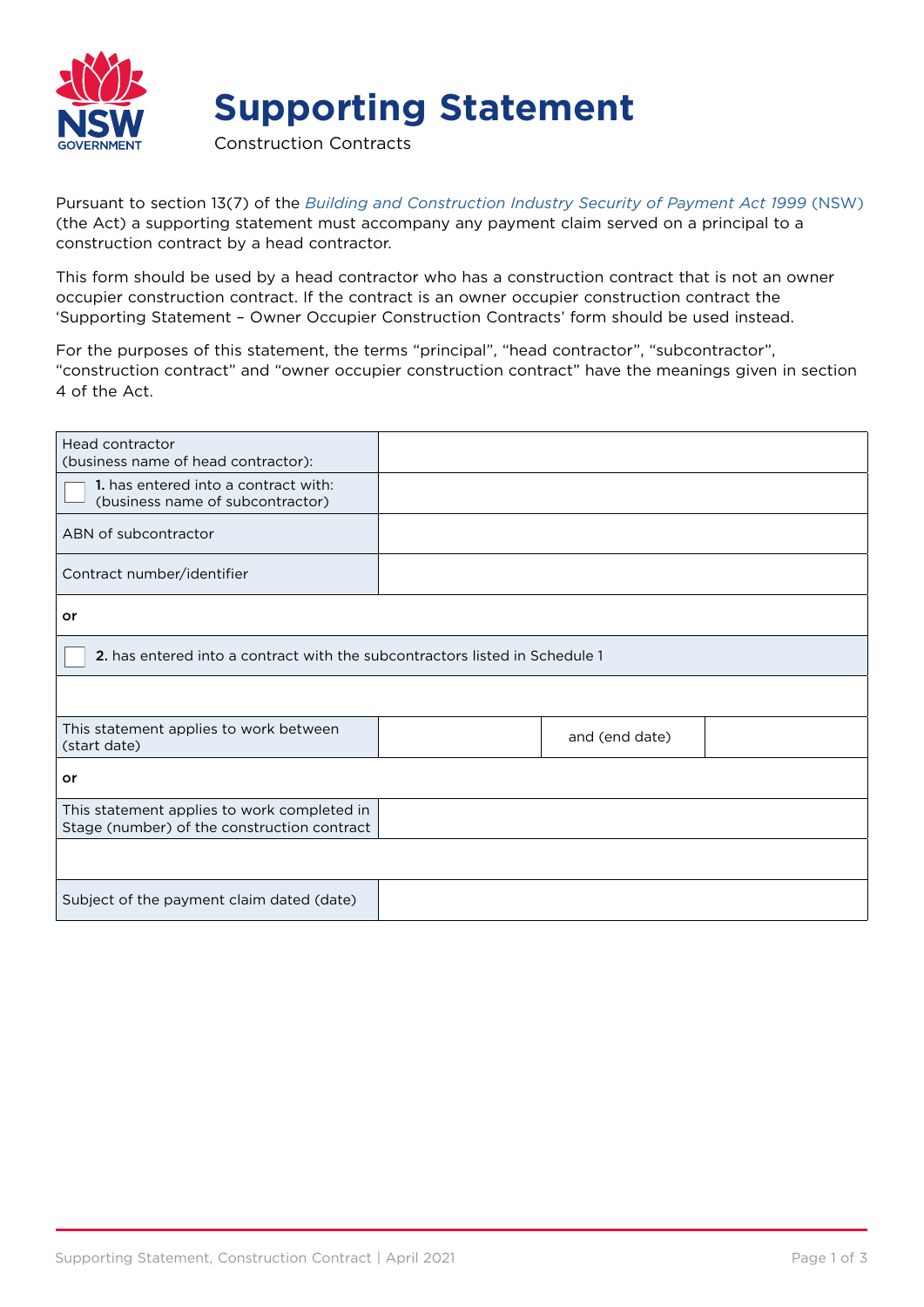## Declaration

## I, (full name)

being the head contractor, a director of the head contractor or a person authorised by the head contractor on whose behalf this declaration is made, hereby declare that to the best of my knowledge and belief all subcontractors, if any, have been paid all amounts that have become due and payable in relation to the construction work that is the subject of this payment claim.

These subcontractors and the amounts paid to them are identified in Schedule 1 on page 3.

It is an offence under section 13(7) of the Act for a head contractor to serve a payment claim on the principal, if it is not accompanied by a supporting statement that indicates that it relates to that payment claim. The maximum penalty is \$110,000 for corporations, and \$22,000 for an individual.

It is also an offence under the Act for a head contractor to serve a payment claim accompanied by a supporting statement knowing that the statement is false or misleading in a material particular in the particular circumstances. The maximum penalty is \$110,000 for corporations, and \$22,000 or 3 months imprisonment (or both) for individuals.

| Full Name of Individual |  |
|-------------------------|--|
| Position/Title          |  |
| Signature               |  |
| Date                    |  |